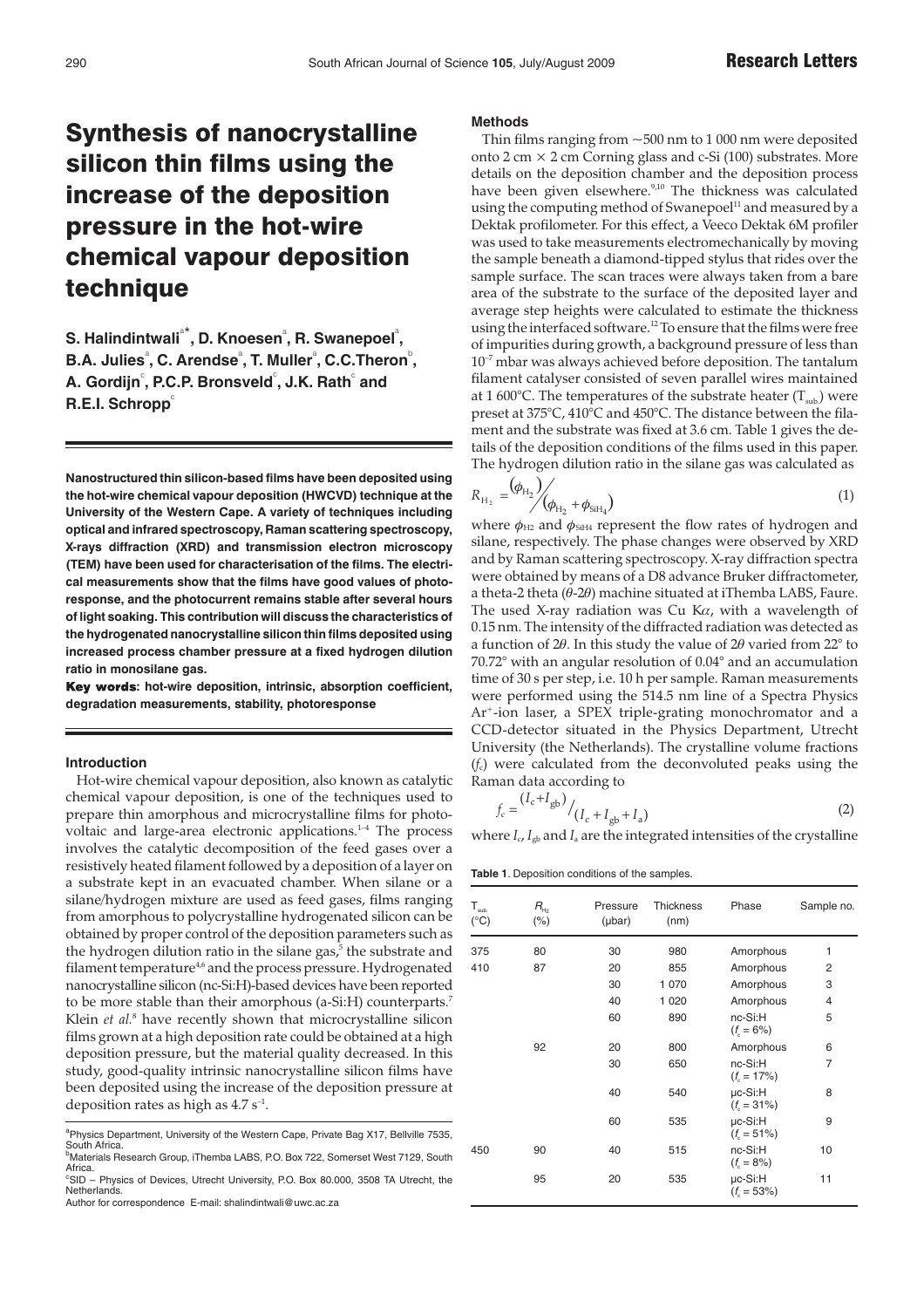peak, intermediate peak of the amorphous to crystalline phase, and the amorphous phase respectively.13 The hydrogen content (*C*H) was calculated from Fourier transform infrared spectroscopy measurements, using the integrated absorption coefficient of the rocking mode vibration at  $\sim$ 640 cm<sup>-1</sup>.<sup>ref. 14</sup> For dark conductivity and photoconductivity measurements, two silver electrodes with a length of 20 mm separated by a distance of 0.5 mm were deposited on the samples. The photoconductivity was measured using a solar simulator with the AM1.5 spectrum at an intensity of 100 mW cm<sup>-2 ref. 15</sup> and an applied voltage of 100 V. For activation energy (*E*a) measurements, dark currents were measured from films successively annealed and cooled down in a vacuum from 160°C to room temperature. Activation energy was obtained from the Arrhenius plot of the dark conductivity data versus the reciprocal temperature in the cooling region. The light degradation experiment was done using the same setup as the one used by Britton *et al.*<sup>16</sup> The samples were illuminated for 300 h and the photocurrent was measured at different time intervals at an applied voltage of 50 V.

# **Results and discussion**

# Phase transition

Figure 1 displays the Raman spectra of the films deposited at a fixed hydrogen dilution ratio of 87% with the deposition pressure varying from 20  $\mu$ bar to 60  $\mu$ bar. The first three samples deposited within the range  $20-40 \mu$ bar were fully amorphous, as shown by the broad peaks centred around 480 cm<sup>-1</sup>. The fourth sample deposited at a pressure of  $60 \mu$ bar was just above the edge of crystallinity. Its Raman spectrum is showing an asymmetry towards 520 cm–1 and its deconvolution into different Gaussians produced a small peak around 506 cm–1 in addition to the amorphous one centred around 480 cm<sup>-1</sup>. This has been interpreted as the inclusion of a finite number of small crystallites in an amorphous network. A crystalline volume fraction equal to 6% was calculated for this sample. The abundance of atomic hydrogen on, or near, the growing surface is essential for a change from an amorphous phase to a crystalline phase<sup>4,17</sup> as the atomic hydrogen is known to passivate the surface and to etch away weak Si-Si bonds in the subsurface region.<sup>18</sup> An increase of the deposition pressure had the beneficial effect of increasing the silane conversion rate and thus generating more silicon and atomic hydrogen precursors. It was even easier to induce crystallinity by increasing the pressure within the same range of 20–60 µbar at a fixed higher hydrogen dilution of 92% as shown in Fig.  $2<sub>i</sub>^{19}$  increasing values of hydrogen dilution ratio produced more atomic hydrogen resulting from an increased splitting of molecular hydrogen on the hot filament. In Fig. 2(i), an increasing trend of the peak centred around  $515 \text{ cm}^{-1}$  with an



**Fig. 1**. Raman shift spectra as a function of the deposition pressure. The hydrogen dilution ratio was fixed at 87%.



**Fig. 2**.Raman and XRD results as a function of the deposition pressure at a fixed H2 dilution ratio of 92%. (**i**) Raman shift spectra. (**ii**) X-ray diffraction spectra.

increase in pressure, is observed on the spectra corresponding to Samples 7–9. The increasing Raman intensity of this peak at increasing process pressure is indicating an increase of the crystalline volume fraction. Sample 6 remains amorphous as its Raman spectrum shows only a broad peak centred around 480 cm–1. The XRD results in Fig. 2(ii) agreed well with the Raman results for Samples 6, 8 and 9. The XRD spectrum of Sample 7 was not conclusive enough, suggesting that, for films near the edge of crystallinity, a complementary sensitive method must be used to confirm the phase of the material. The UV-VIS reflection measurements on the same samples in Fig. 3 agreed with the XRD and Raman findings for the three investigated films (Samples 6, 8 and 9); the crystal Si direct-transition UV reflectance signatures at  $365$  nm and  $275$  nm<sup>20</sup> revealed the presence of any crystalline phase at the surface. No crystalline signature was observed in the case of Sample 6, meaning that it was fully amorphous. The transition peaks for Samples 8 and 9 are distinguishable around 275 nm; they are not sharp as in the case of the c-Si substrate due to the residual amorphous network. Figure 4 displays the typical cross-section transmission electron micrographs of a nc-Si:H film near the edge of crystallinity with a crystalline volume fraction of 8% and a  $\mu$ c-Si:H film with  $f_c$  of 53%. They are identified as Samples 10 and 11 in Table 1. The dark regions dispersed in much brighter areas are the crystals embedded in an amorphous network. The crystal sizes observed from TEM fell in the calculated range of about 2–40 nm as determined by the Scherrer formula on XRD data.



Fig. 3. Reflection spectra as a function of crystallinity. The  $H<sub>2</sub>$  dilution ratio was fixed at 92% and the deposition pressure varied from 20 µbar to 60 µbar.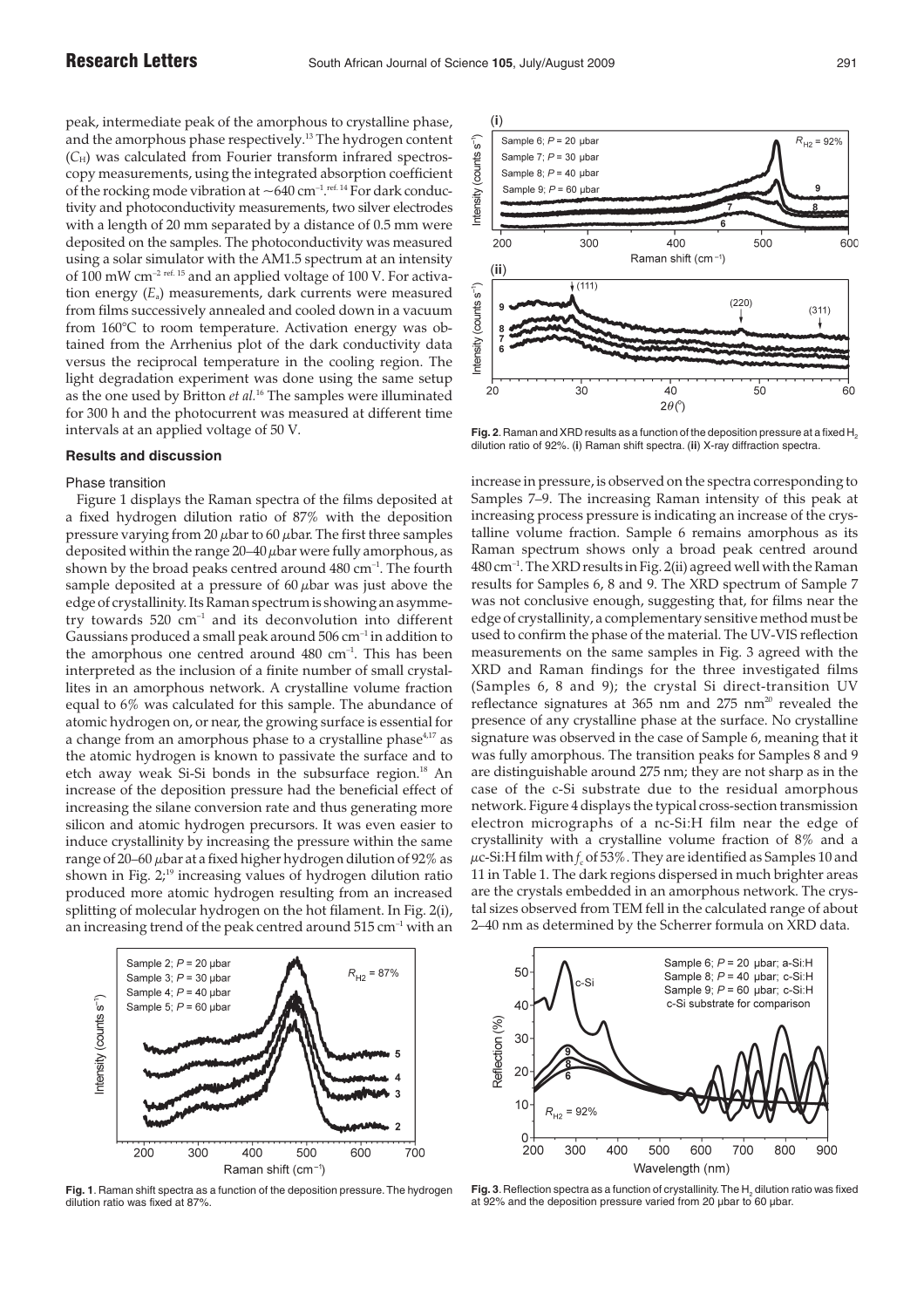

**Fig. 4**. Cross-section TEM micrographs for (**i**) a nc-Si:H film at the edge of crystallinity and (**ii**) a µc-Si:H. The deposition conditions are those of Samples 10 and 11, respectively, in Table 1.

#### Deposition rate

Figure 5 shows the deposition rate against the deposition pressure at a fixed hydrogen dilution ratio of 87%; it is observed that the deposition rate increased with an increase in pressure until a point where it saturated. The supply of Si-containing radicals increased with the process pressure; but since the surface of the filament was limited, a saturation point of the decomposition of the feed gas would have been reached and thus the deposition rate saturated. For the films deposited at a higher hydrogen dilution of 92%, at increasing chamber pressures within the same range of  $20-60$   $\mu$ bar, slower growth rates were observed  $(2.17-3.00 \text{ Å s}^{-1})$ . This is explained by both the depletion of the  $SH_4$  gas in the chamber resulting in less species decomposed on the filament for film growth, and the increase of  $H_2$  in the chamber giving rise to the concentration of atomic hydrogen decomposed from the filament that, in turn, increased the etching effect on the growing surface.<sup>21</sup>



Fig. 5. Deposition rate as a function of the deposition pressure. The H<sub>2</sub> dilution ratio was fixed at 87%.



**Fig. 6**. Absorption coefficient spectra as a function of the photon energy. The hydrogen dilution ratio was fixed at 92% and the process pressure varied from 20 µbar to 60 µbar.

#### Absorption coefficient

Figure 6 shows the absorption coefficient (a) spectra for films ranging from amorphous to microcrystalline silicon. They were processed using the deposition conditions of Samples 6–9 as given in Table 1. As expected, the amorphous sample deposited with a deposition pressure of 20  $\mu$ bar had higher  $\alpha$ -values in the visible part of the spectrum than the microcrystalline films. Its value at  $2 eV$  ( $\sim$ 600 nm) was greater than the minimum reference value of  $3.5 \times 10^4$  cm<sup>-1</sup> for 'device quality' amorphous silicon films.<sup>22</sup> Furthermore the calculated values for the three  $\mu$ c-Si:H films all had, at the same wavelength of the spectrum, relatively high values (greater than  $1 \times 10^4$  cm<sup>-1</sup>) decreasing with the increase in crystallinity. This improved light absorption of the two-phased material was attributed to the remaining amorphous network in the films, which allowed direct optical transitions.

# Electrical properties

Table 2 summarises the electrical characteristics of Samples 2–5. It transpired from the table that the dark conductivity values were low, a sign that the films were truly intrinsic and the incorporation of impurities had been minimised. They compared well with the reported value for an amorphous silicon 'device quality' film of  $<$ 1  $\times$  10<sup>-10</sup>  $\Omega$ <sup>-1</sup> cm<sup>-1</sup>.<sup>ref. 22</sup> The values recorded for the activation energy supported this observation, as they agreed with the calculated energy gap values found in the range ~1.6–1.9 eV. The photoresponse of Sample 5 was maintained particularly high for a film above the edge of crystallinity, showing that the carriers recombination on the grain boundaries was insignificant. We conclude that the film contained a sufficient amount of hydrogen, as depicted in the last column of Table 2, such that the grain boundaries were passivated very well. A degradation study was conducted on the sample to investigate its stability under illumination. Figure 7<sup>9</sup> displays the measured photocurrent values as a function of the light-soaking time. The stability of Sample 5 (Table 1) was high as the change in photocurrent after more than 200 h of illumination was observed to be far less than one order of magnitude. The measured

**Table 2**. Electrical properties and hydrogen content as a function of the deposition pressure. The H<sub>2</sub> dilution ratio was maintained at 87%.

| Pressure<br>$(\mu bar)$ | $\sigma_{\text{\tiny dark}}$<br>$(\Omega \ \text{cm}^{-1})$ | $\sigma_{\text{\tiny{photo}}}$<br>$(\Omega \text{ cm}^{-1})$ | Photoresponse<br>$(\sigma_{\text{ohoto}}/\sigma_{\text{dark}})$ | $E_{1}$ (eV)<br>$(\pm 100 \text{ meV})$ | $C_{u}$<br>(at %) |
|-------------------------|-------------------------------------------------------------|--------------------------------------------------------------|-----------------------------------------------------------------|-----------------------------------------|-------------------|
| 20                      | 8.66E-11                                                    | 7.79E-08                                                     | $8.99E + 02$                                                    | 0.797                                   | 4.7               |
| 30                      | 5.33E-11                                                    | 2.06E-07                                                     | $3.87E + 03$                                                    | 0.834                                   | 4.1               |
| 40                      | 7.50E-12                                                    | 3.68E-07                                                     | $4.90E + 04$                                                    | 0.955                                   | 4.1               |
| 60                      | 1.13E-10                                                    | 6.88E-07                                                     | $6.08E + 03$                                                    | 0.778                                   | 4.3               |
|                         |                                                             |                                                              |                                                                 |                                         |                   |